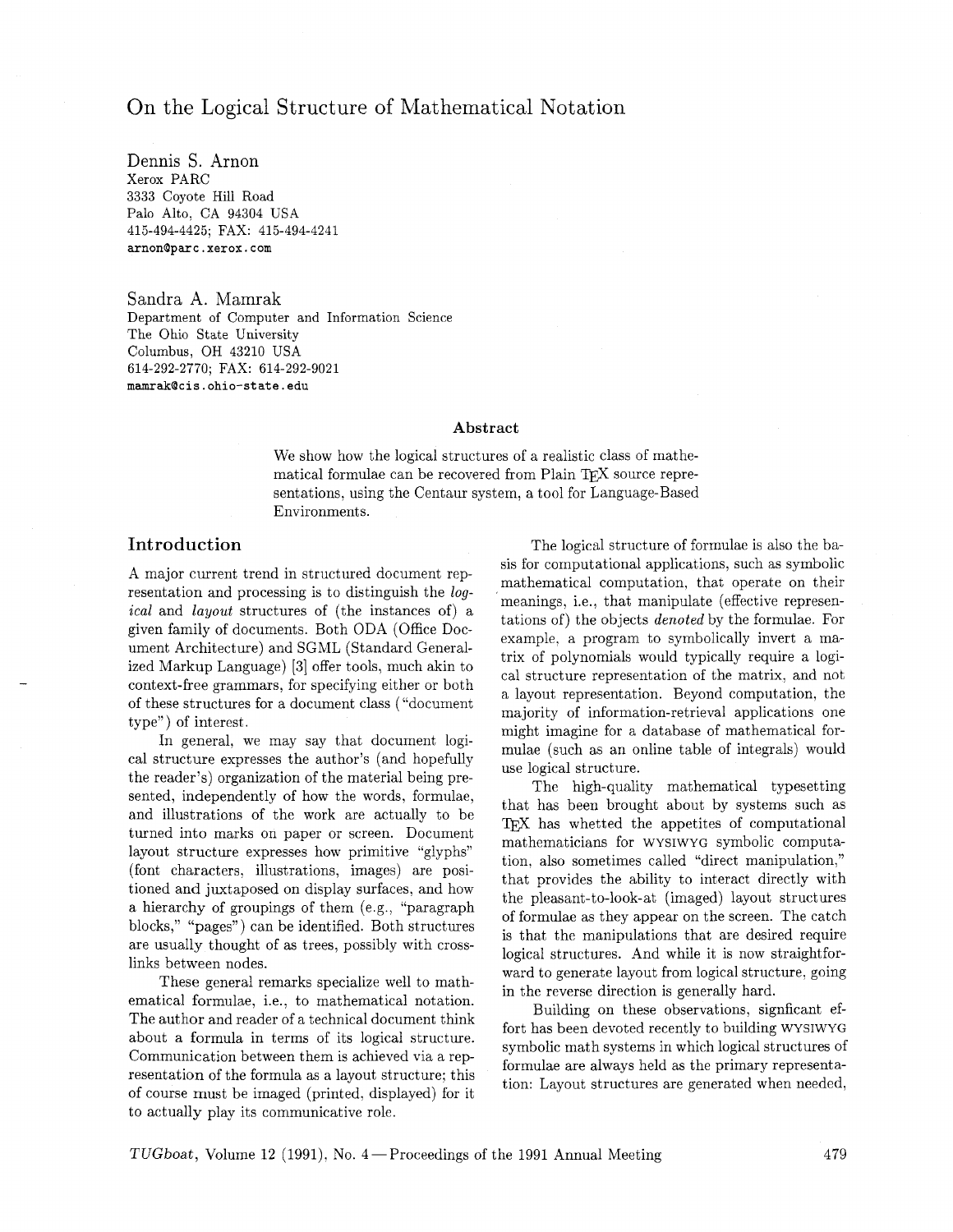and links back to the logical structure are then maintained to enable desired subunits of logical structure to be inferred from (visible) selections of subunits of layout structure. (See, for example, [4] and [I].)

Nonetheless, there are numerous situations in which one starts without a logical structure representation of a formula of interest, and would like to obtain one. In this paper we shall suppose that we begin with a Plain TEX representation of a formula from a simple class of combinations of elementary functions and integrals. We then show that by using contemporary tools of Language-Based Environments we can do a reasonable job of recovering logical structure from TFX.

In the next section, we briefly discuss the Centaur system for Based Environments, which we have used. Then we specify the concrete syntax of TFX that we parse, and the abstract syntax (logical structure) we translate it into. We mention the restrictions we are forced to impose on the TFX syntax we can accept. Finally we show some examples. It should be clear that the logical structures we obtain are suitable, with minor transliteration, for input to such symbolic computation systems as Mathematica or Maple. We hope it will also be clear that we could also "unparse" our logical structures into SGML, EQN, or virtually any other concrete syntax for the logical structure of mathematical notation.

### Centaur

Centaur [2] is a meta-tool for the generation of language-based environments. From a grammatical specification of a (context-free) language and executable specifications of its formal semantics, parsers, type checkers, and interpreters for it can be automatically generated. Centaur is written in Lisp and Prolog and usually runs under X-Windows.

In the next section we shall see a grammar for our class of formulae. Nonterminals in the concrete syntax rules are enclosed in angle brackets. Literal strings to match in the input stream are enclosed in double quotes. Underneath each rule is a specification of the portion of abstract syntax tree that gets built when that rule is recognized. The last part of the grammar defines the "signatures" of the abstract syntax tree, i.e., what arities they have and what "phyla" ("sorts," "types") their children must have. Finally the phyla themselves are given; each is simply a set of abstract syntax operators.

# Grammar for a Class of Formulae

The appendix shows the grammar for each of the example expressions. Here are some properties to note:

1. Variables are restricted to single letters; integer constants are restricted to single digits.

**2.** Non-character integrands must be single chars or TFX subformulae, i.e., enclosed in braces. Also, the args of special functions (currently sin. cos, log, exp, prime) must be characters or subformulae. These requirements simplify the grammar and parsing.

**3.** Multiplication is denoted by asterisk. This avoids three shift/reduce conflicts from yacc.

4. All integrals are represented by instances of a single abstract syntax operator. Formatting routines need to handle this appropriately (e.g., not print the "d" for a null (defaulted) variable of integration).

**5.** We assume that prime of an expression means derivative with respect to its main variable, and that there is some clear way to know what the main variable is (e.g., the expression has only one variable). It is the user's job to enclose the argument of prime in parentheses to prevent ambiguity. Similarly the args of sin and cos must be in parentheses.

6. Exponential function must be done as exp, not e to the x.

## Examples

The following are examples of expressions accepted by our concrete grammar.

$$
\int_{t+u*5}^{x} \frac{e^{-x^2} + e^{x^3}}{s * x^2 + c^2 * x} dx
$$
\n
$$
\int \frac{e^{-x^2} + e^{x^3}}{s * x^2 + c^2 * x} dx
$$
\n
$$
\int \frac{x}{(x-1) * (x+2)} dx
$$
\n
$$
\int_{1}^{z} f * x * g * h dx
$$
\n
$$
\int_{1}^{a} \int_{1}^{b} \int_{1}^{c} e^{x+y+z} dx dy dz
$$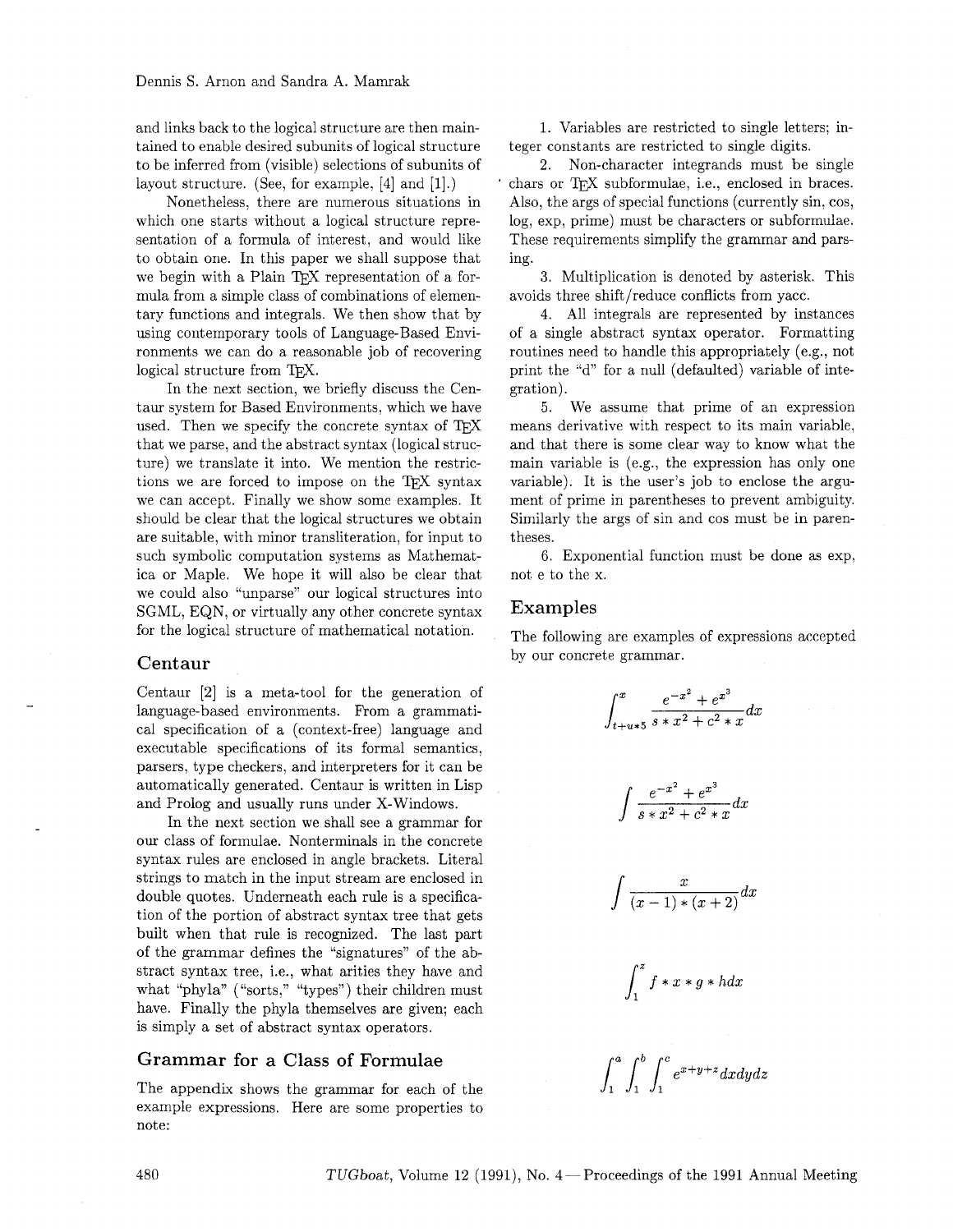$$
\int_{1}^{1}(a+b+c)*(e^{-x^{2}}+e^{x^{3}})dx
$$

$$
\int \frac{\exp{-x^2} + \exp{x^3}}{\sin{x^2} + \cos{x^2}} dx
$$

$$
\int \sin \log x dx
$$

$$
(\int \sin \log x dx) \prime
$$

$$
(\frac{-(x*\cos{(\log{(x)}))}}{2}+\frac{x*\sin{(\log{(x)})}}{2})\prime
$$

$$
(\frac{2*x^5}{5}-\sqrt{\frac{2*x^5*\log x}{5}}+\frac{x^5*\log x^2}{5})\prime
$$

$$
\int_{t+u*5}^{x} \frac{\int_{t+u*5}^{x} \frac{e^{-x^2} + e^{x^3}}{s+x^2 + c^2*x} dx}{s*x^2 + c^2 * x} dx
$$

Figure 1 shows the abstract syntax tree for the last expression.

```
integral ( 
 quotient ( 
                                                   1991. 
    integral ( 
      quotient ( 
        sum(pover(e, power(negrate(x), 2)), power(e, power(x, 3))),sum(times(s, power(x, 2)), times(power(c, 2), x))), x,sum(t, times(u, 5)), x),sum(times(s, power(x, 2)), times(power(c, 2), x))), x,sum(t, times(u, 5)), x)
```


On the Logical Structure of Mathematical Notation

## References

- [I] D. Arnon, R. Beach, K. McIsaac, and C. Waldspurger. Caminoreal: an interactive mathematical notebook. In *Proc. Intl. Conf. on Electronic Publishing, Document Manipulation, and Typography,* pages 1-18. Cambridge University Press, April 20-22 1988. (J.C. van Vliet, ed.) ISBN O-521-36294-6.
- [2] P. Borras et. al. Centaur: the system. In *Proceedings of the SIGSOFT'88, Third Annual Symposium on Soflware Development Environments,*  1988. Boston, Massachusetts.
- [3] *Information Processing-Text and Ofice Systems-Standard Generalized Markup Language (SGML),*  October 1986. IS0 8879-1986 (E).
- [4] Neil Soiffer. The design of a user interface for computer algebra systems. Technical Report UCB/CSD 91/626, Computer Science Division (EECS), University of California, Berkeley, April 1991.

### References

- [I] D. Arnon, R. Beach. K. McIsaac, and C. Waldspurger. Caminoreal: An interactive mathematical notebook. In *Proceedings of the International Conference on Electronic Publishing, Document Manipulation, and Typography,* pages 1 - 18. Cambridge University Press, April 20 - 22. 1988. (J.C. van Vliet. ed.) ISBN 0-521-36294-6.
- [2] P. Borras et. al. Centaur: The system. In *Proceedings of the* SIGSOFT'88, *Third Annual Symposium on Software Development Environments,* 1988. Boston, Massachusetts.
- $ments, 1988. Boston, Massachusetts.$ <br>
[3] *Information Processing Text and Office Sys-Information Processing* — Text and Office Systems — Standard Generalized Markup Language *(SGML),* October 1986. IS0 8879-1986 (E).
- [4] Neil Soiffer. The design of a user interface for computer algebra systems. Technical Report UCB/CSD 91/626, Computer Science Division (EECS), University of California, Berkeley, April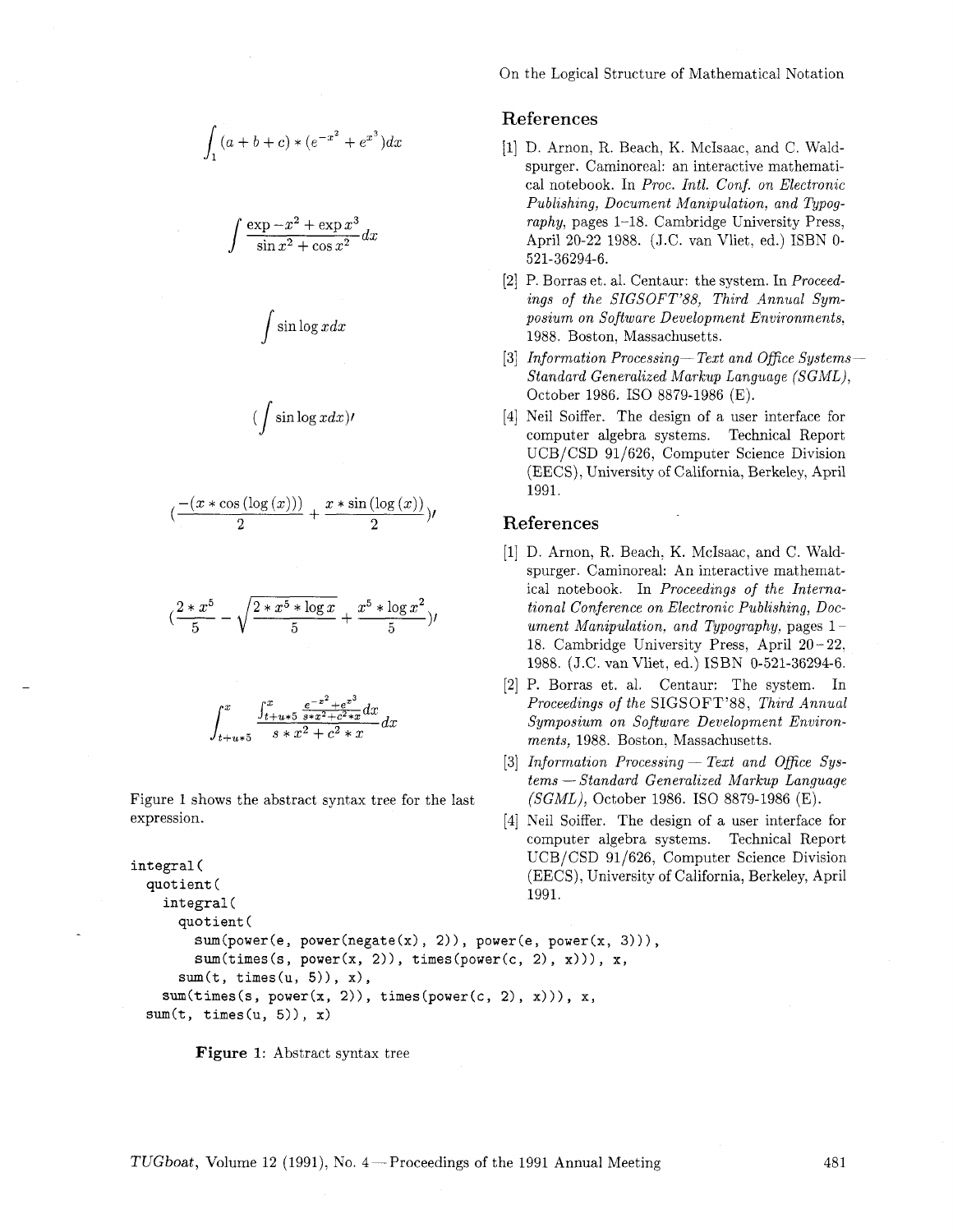Dennis S. Arnon and Sandra **A.** Mamrak

## **Appendix**

**definition of texMath is rules <markedTexExpr>** ::= "\$\$" **<texExpr>** "\$\$" ; **<texExpr>**   $\text{CmarkedTextError}$  ::= "\(" <texExpr> "\)"; <texExpr> <markedTexExpr> ::= "\$" <texExpr> "\$"; <texExpr> <texExpr> ::= "\int" <null\_limit> <null\_limit> <integrand> <null\_name> ; integral(<integrand>, <null\_name>, <null\_limit>.1, <null\_limit>.2) <texExpr> ::= "\int" <null\_limit> <null\_limit><integrand> "d" <name> ; integral(<integrand>, <name>, <null\_limit>.1, <null\_limit>.2) <texExpr> ::= "\int" "\_" <lowerLimit><null\_limit><integrand> <null\_name> ; integral(<integrand>, <null\_name>, <lowerLimit>, <null\_limit>) <texExpr> ::= "\int" "\_" <lowerLimit> <null\_limit> <integrand> "d" <name> ; integral(<integrand>, <name>, <lowerLimit>, <null\_limit>) <texExpr> ::= "\int" <null\_limit> "^" <upperLimit><integrand> <null\_name>; integral(<integrand>, <null\_name>, <null\_limit>, <upperLimit>) <texExpr> ::= "\int" <null\_limit> "^" <upperLimit><integrand> "d" <name>; integral(<integrand>, <name>, <null\_limit>, <upperLimit>) <texExpr> ::= "\int" "\_" <lowerLimit> "<sup>-</sup>" <upperLimit><integrand> <null\_name>; integral(<integrand>, <null\_name>, <lowerLimit>, <upperLimit>) <texExpr> ::= "\int" "\_" <lowerLimit> "^" <upperLimit><integrand> "d" <name> ; integral(<integrand>, <name>, <lowerLimit>, <upperLimit>) <integrand> ::= <bracedTexExpr0rChar> ; <bracedTexExpr0rChar> <lowerLimit> ::= <bracedTexExpr0rChar> ; <bracedTexExpr0rChar> <upperLimit> ::= <br <<br />
<br />
<br />
corporChar> ; <bracedTexExpr0rChar> <texExpr> ::= "\frac" <numerator><denominator> ; quotient (<numerator>, <denominator>) <bracedTexExpr0rChar>

<denominator> ::= <bracedTexExprOrChar> ; <bracedTexExpr0rChar>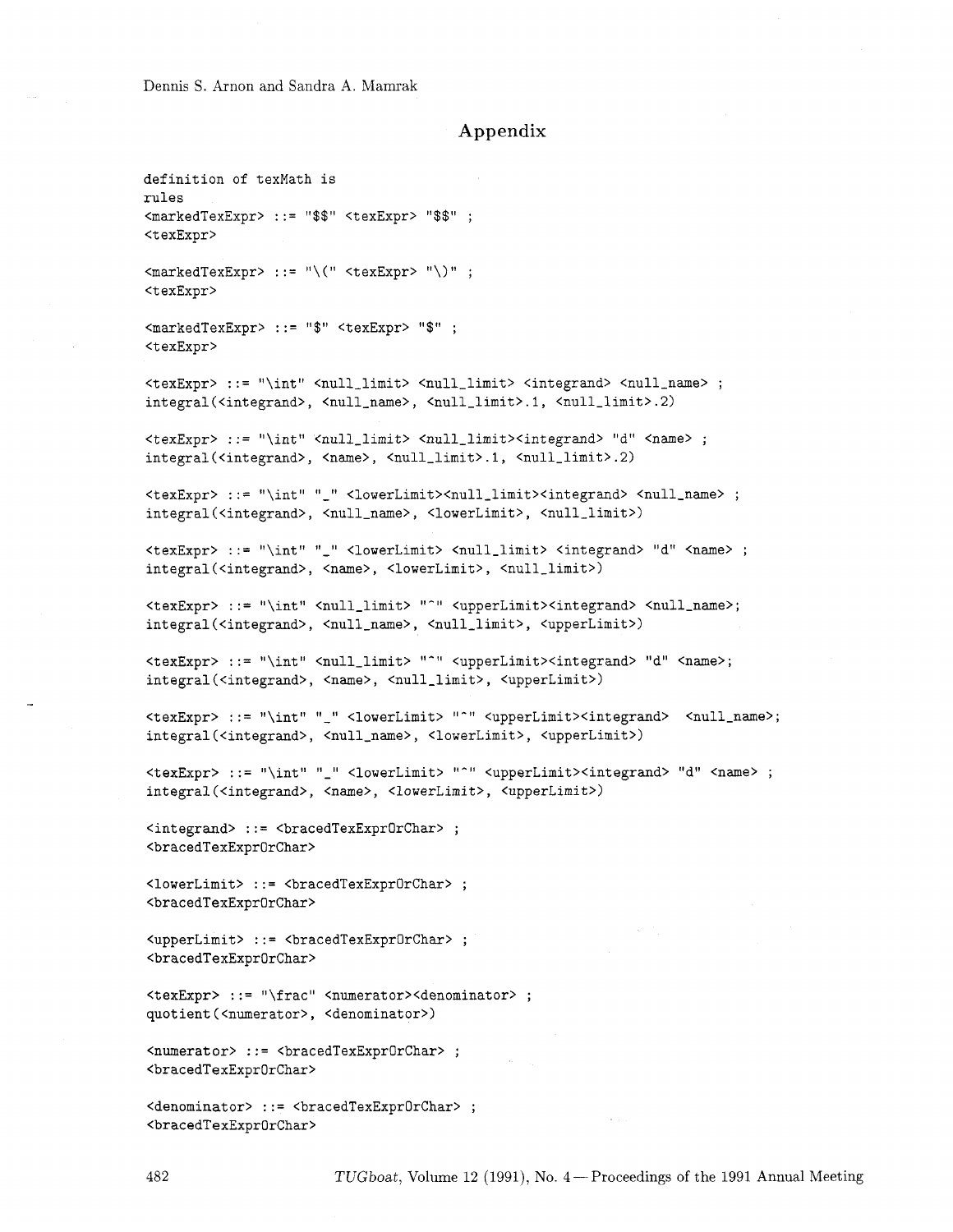```
<texExpr> ::= <texFactor> ;
<texFactor>
<texExpr> ::= <texExpr> "+" <texFactor> ;
sum( <texExpr>, <texFactor>)
<texExpr> ::= <texExpr> "-" <texFactor> ;
difference( <texExpr>, <texFactor> )
<texFactor> ::= <texPower> ;
<texPower>
<texFactor> ::= <texFactor> "*" <texPower> ; 
times (<texFactor>, <texPower>) 
<texFactor> ::= <texFactor> "\over" <texPower> ;
quotient (<texFactor>, <texPower>)
<texPower> ::= <texUnary> ;
<texUnary>
<texPower> ::= <texPower> "^" <texUnary> ;
power(<texPower>, <texUnary>)
<texUnary> ::= <texTerm> ;
<texTerm>
<texUnary> ::= "-" <texTerm> ;
negate(<texTerm>)
<texTerm> ::= <bracedTexExpr0rChar> ;
<bracedTexExprOrChar>
\text{#} <texTerm> ::= "(" <texExpr> ")";
<texExpr>
<texTerm> ::= "\sin" <bracedTexExpr0rChar> ;
sin(<br/>bracedTexExpr0rChar>)
<texTerm> ::= "\cos" <bracedTexExpr0rChar> ;
cos(<bracedTexExpr0rChar>)
log(<bracedTexExpr0rChar>)
<texTerm> ::= "\exp" <bracedTexExprOrChar> ;
exp(<bracedTexExpr0rChar>)
<texTerm> ::= "\sqrt" <bracedTexExprOrChar> ;
sqrt (<bracedTexExprOrChar>) 
<texTerm> ::= <bracedTexExprOrChar> "\prime" ; 
derivative (<bracedTexExprOrChar>)
```
*TUGboat, Volume 12 (1991), No. 4* – Proceedings of the 1991 Annual Meeting